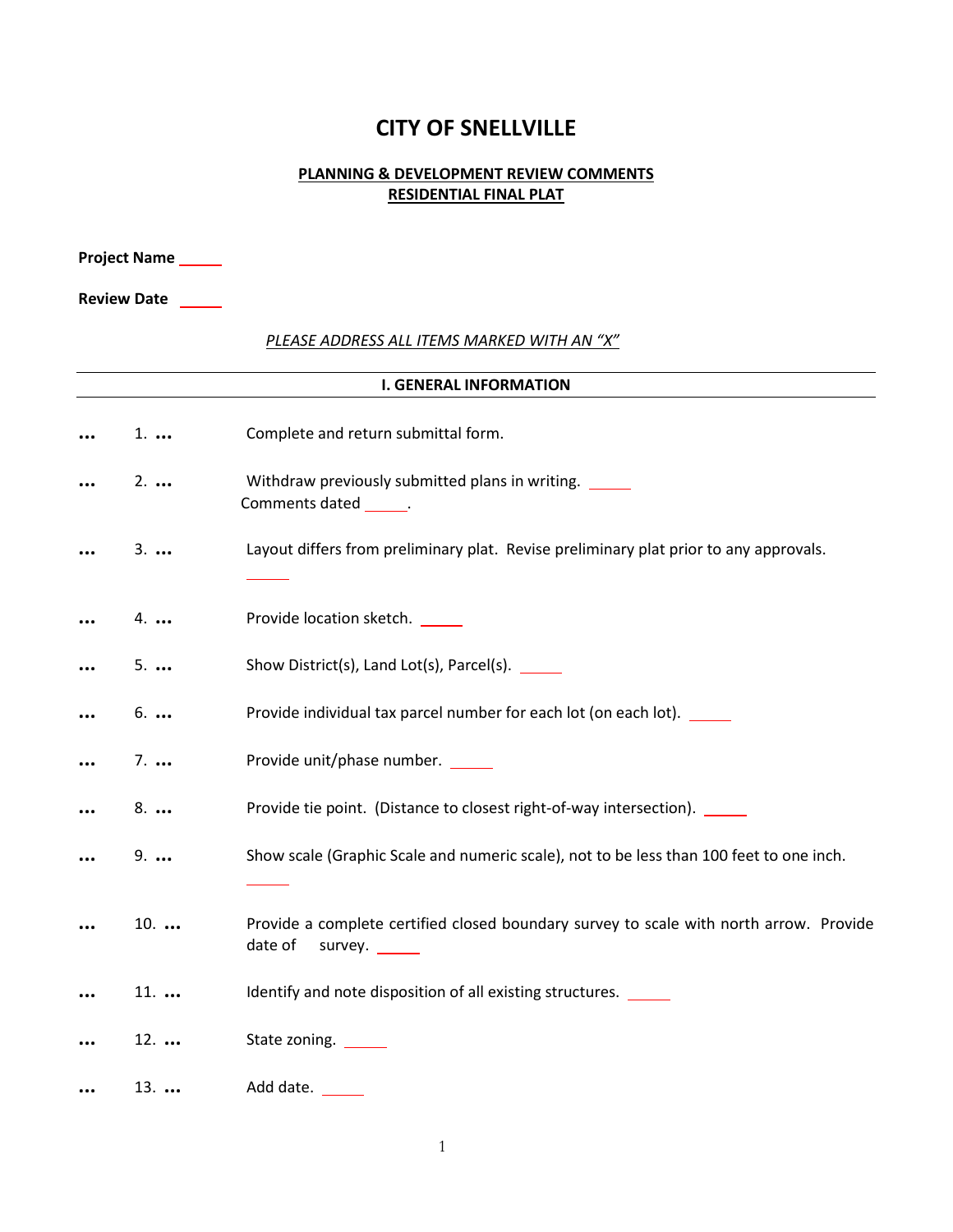| 14.   | Add north arrow.                                                                                                                                                                                                   |
|-------|--------------------------------------------------------------------------------------------------------------------------------------------------------------------------------------------------------------------|
| $15.$ | Indicate supplier of utilities and note that utilities will be located underground.                                                                                                                                |
| $16.$ | Note Density. Not to exceed ______.                                                                                                                                                                                |
| $17.$ | Show adjoining property information (subdivision name, lot numbers, block letters,<br>property owners and zoning; or adjoining property owners and zoning). _____                                                  |
| $18.$ | Boundary does not correspond with tax maps; or creates a landlocked remnant.                                                                                                                                       |
| $19.$ | Note minimum dwelling size. To be ______.                                                                                                                                                                          |
| $20.$ | Show rezoning, conditional use permit, variance, waiver, modification number(s), type(s),<br>date(s) of approval and all conditions. ______                                                                        |
| $21.$ | Show compliance with conditions of ________ See (items) _______                                                                                                                                                    |
| $22.$ | Provide owner's name.                                                                                                                                                                                              |
| $23.$ | Provide developer's/subdivider's name, address, phone number, and e-mail. ______                                                                                                                                   |
| $24.$ | Provide designer's name, address, phone number, and e-mail.                                                                                                                                                        |
| $25.$ | Provide protective covenants with dates.                                                                                                                                                                           |
| $26.$ | * Add the following note to your plans: "The City of Snellville DOES NOT enforce<br>Protective Covenants. It is the responsibility of the homeowners to ensure compliance<br>with the Protective Covenants." _____ |
| $27.$ | Show pins set at all corners and note as such. Note pin size and type.                                                                                                                                             |
| $28.$ | Provide street address for each lot. Street addresses must be approved prior to Final Plat<br>Approval. (678-518-6200)                                                                                             |
| $29.$ | Provide signed "Owners Acknowledgment and Declaration." _____                                                                                                                                                      |
| $30.$ | Provide signed "Final Surveyor's Certificate." _____                                                                                                                                                               |
| $31.$ | Provide "Final Plat Approval" statement for Director of Planning and Planning Commission<br>Chairman signature.                                                                                                    |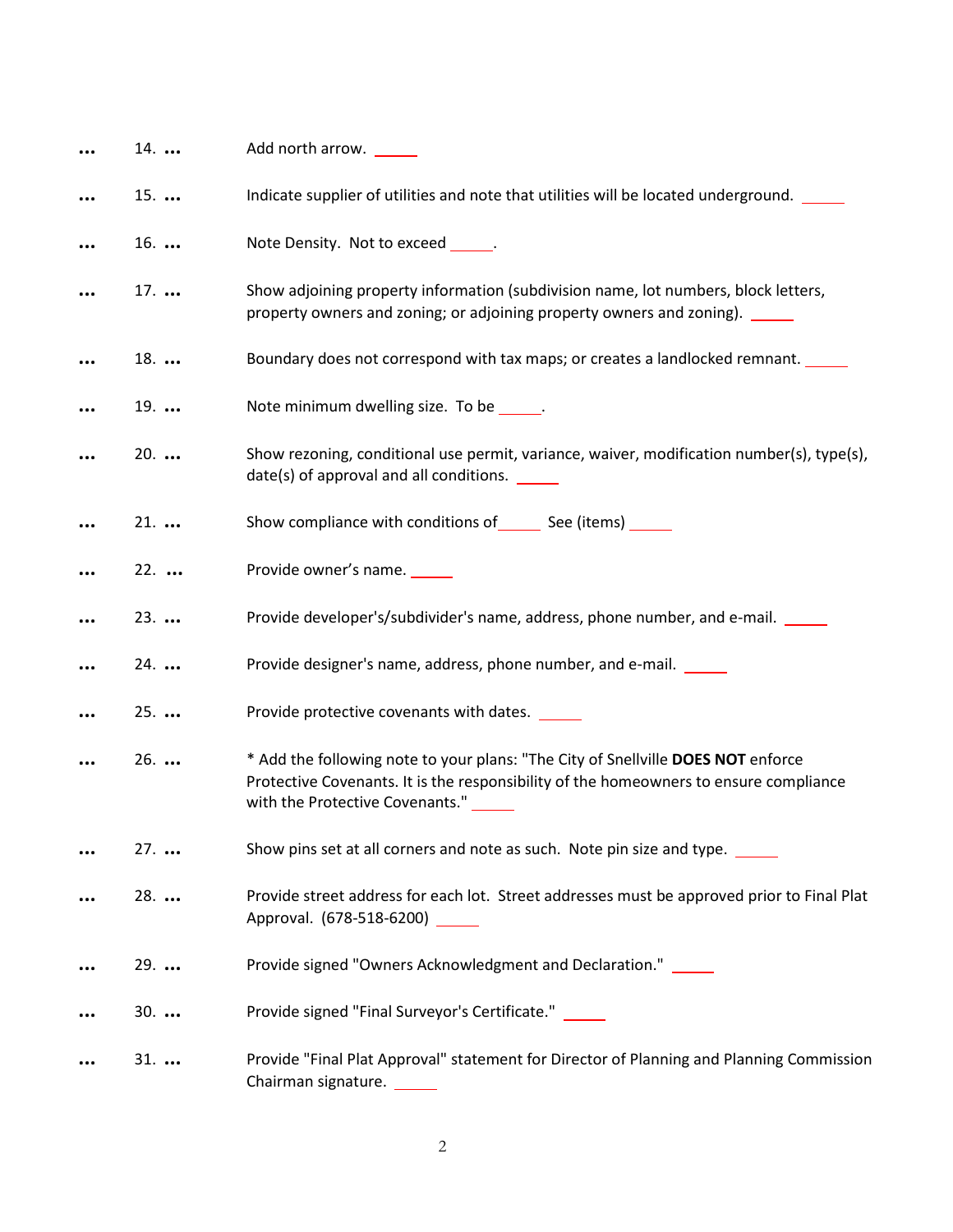| $32. \ldots$ | Reference the legal survey, including date.<br>Site appears to be subdivided from a larger parcel. No approvals or<br>permits given until site has satisfied applicable subdivision requirements.                                                                                                                                                                                                                                                                                                                                                                                                                                                          |
|--------------|------------------------------------------------------------------------------------------------------------------------------------------------------------------------------------------------------------------------------------------------------------------------------------------------------------------------------------------------------------------------------------------------------------------------------------------------------------------------------------------------------------------------------------------------------------------------------------------------------------------------------------------------------------|
| $33.$        | Contact the Mapping Division in the Gwinnett Co. Tax Assessor's Department to combine<br>all parcels into one parcel.                                                                                                                                                                                                                                                                                                                                                                                                                                                                                                                                      |
| $34.$        | Show City limits boundary.                                                                                                                                                                                                                                                                                                                                                                                                                                                                                                                                                                                                                                 |
| $35. \ldots$ | Add notes: NOTE: (1) The City of Snellville assumes no responsibility for overflow or<br>erosion of natural or artificial drains beyond the extent of the street right-of-way, or for<br>the extension of culverts beyond the point shown on the approved and recorded<br>subdivision plat. (2) NOTE: Stream Buffer Easements are to remain in a natural and<br>undisturbed condition.<br>(3) NOTE: Structures are not allowed in drainage easements.<br>For Non-Single Family Subdivisions add the note: The City of Snellville does not assume<br>the responsibility for the maintenance of pipes in drainage easements beyond the City<br>right-of-way. |
| $36.$        | Submit a .dwg, or .pdf version of plat to jthompson@snellville.org ______                                                                                                                                                                                                                                                                                                                                                                                                                                                                                                                                                                                  |

## **II. ROADS, RIGHT OF WAY, IMPROVEMENTS**

|          | $1. \ldots$ | Sidewalks required along existing road frontage, common space, or undeveloped<br>recreational area must be in place prior to final plat approval. Call for inspection when<br>complete. 770-985-3502.                                                                                                                                            |
|----------|-------------|--------------------------------------------------------------------------------------------------------------------------------------------------------------------------------------------------------------------------------------------------------------------------------------------------------------------------------------------------|
|          | $2. \ldots$ | Sidewalks are required along both sides of the internal streets. Note on plans that<br>sidewalks will be constructed on a lot-by-lot basis. Sidewalks are to be 5' from the back of<br>curb and shall be constructed of concrete a minimum of 4' in width and 4" thick. Concrete<br>shall be Class "B" and have strength of 3000 PSI at 28 days. |
|          | $3. \ldots$ | Provide Handicap ramps at sidewalk intersections.<br>Sidewalks shall continue across intervening driveway including any<br>control or expansion joints. Hatched or stamped pattern concrete sidewalk shall be used.<br>Show detail and provide note. _____                                                                                       |
|          | $4. \ldots$ | Show all street names. Street Names must be approved prior to Final Plat approval (678-<br>$518-6200$ ). ________                                                                                                                                                                                                                                |
| $\cdots$ | $5. \ldots$ | Provided completed Deed for dedication of interior street rights-of-way. _____                                                                                                                                                                                                                                                                   |
| $\cdots$ | $6. \ldots$ | Provide completed Deed for dedication of right-of-way along ______.                                                                                                                                                                                                                                                                              |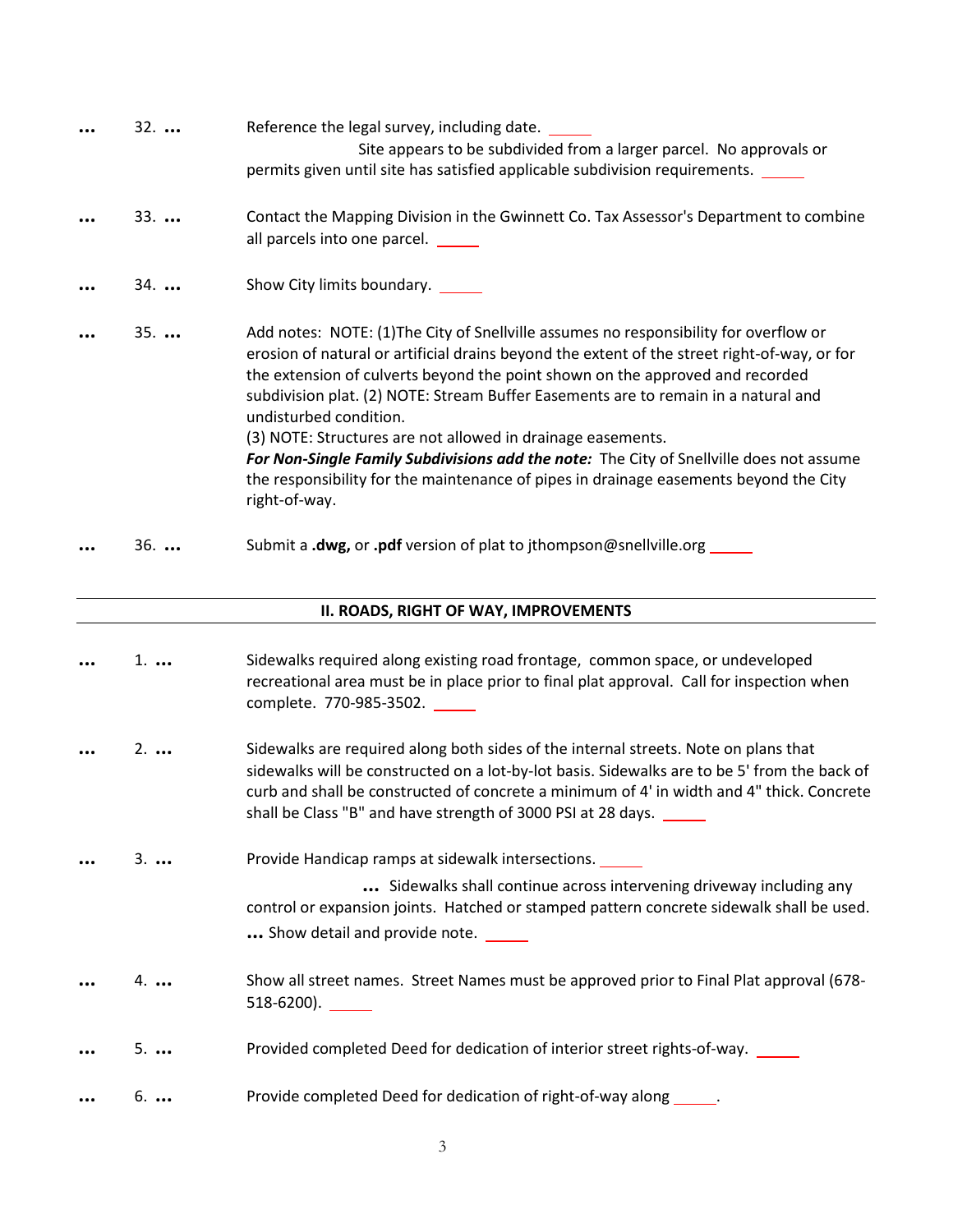| $7. \ldots$ | For all developments providing street access to a Minor Collector Street or Major<br>Thoroughfare, deceleration lanes shall be provided.                                                                                                                                |
|-------------|-------------------------------------------------------------------------------------------------------------------------------------------------------------------------------------------------------------------------------------------------------------------------|
|             | <b>III. LOTS</b>                                                                                                                                                                                                                                                        |
| $1. \ldots$ | Add lot and block chart. Show total number of lots.                                                                                                                                                                                                                     |
|             |                                                                                                                                                                                                                                                                         |
| $2. \ldots$ | Show block letter(s) and lot numbers.                                                                                                                                                                                                                                   |
| $3. \ldots$ | Block letters and lot numbers as shown are unacceptable. See                                                                                                                                                                                                            |
| 4           | Note  side setbacks,  rear,  front,  side on street corner.                                                                                                                                                                                                             |
| $5. \ldots$ | Note minimum lot size. To be _____                                                                                                                                                                                                                                      |
| $6. \ldots$ | Indicate area and setbacks of each lot on plat.                                                                                                                                                                                                                         |
| $7. \ldots$ | Lots to have _______ foot minimum width at the building line. See lots ______                                                                                                                                                                                           |
| 8           | Lots to have a minimum 25' of road frontage. See lots ______                                                                                                                                                                                                            |
| $9. \ldots$ | Show all lot dimensions. ______                                                                                                                                                                                                                                         |
| $10.$       | Show typical lot layout plan. The following marked items should be included in the typical<br>lot layout plan:                                                                                                                                                          |
|             | Sidewalks<br>                                                                                                                                                                                                                                                           |
|             | Sodded Front/Side Yards                                                                                                                                                                                                                                                 |
|             | 16' wide driveways w/20' length                                                                                                                                                                                                                                         |
|             | Double Car Garage                                                                                                                                                                                                                                                       |
|             | Homes to have ______ brick, stone, stucco or stacked stone. _____<br>                                                                                                                                                                                                   |
| $11.$       | Provide ______ foot temporary construction buffer adjacent to ______.                                                                                                                                                                                                   |
| $12.$       | Add note: "The ______foot temporary construction Buffer referenced by Zoning Condition<br>No. and shown upon the applicable lots, shall remain in force and effect on each<br>individual lot until a Certificate of Occupancy is issued for the dwelling upon the lot." |
| $13.$       | Show the 25 foot undisturbed stream buffer as required by the Soil Erosion and Sediment<br>Control Ordinance.                                                                                                                                                           |

4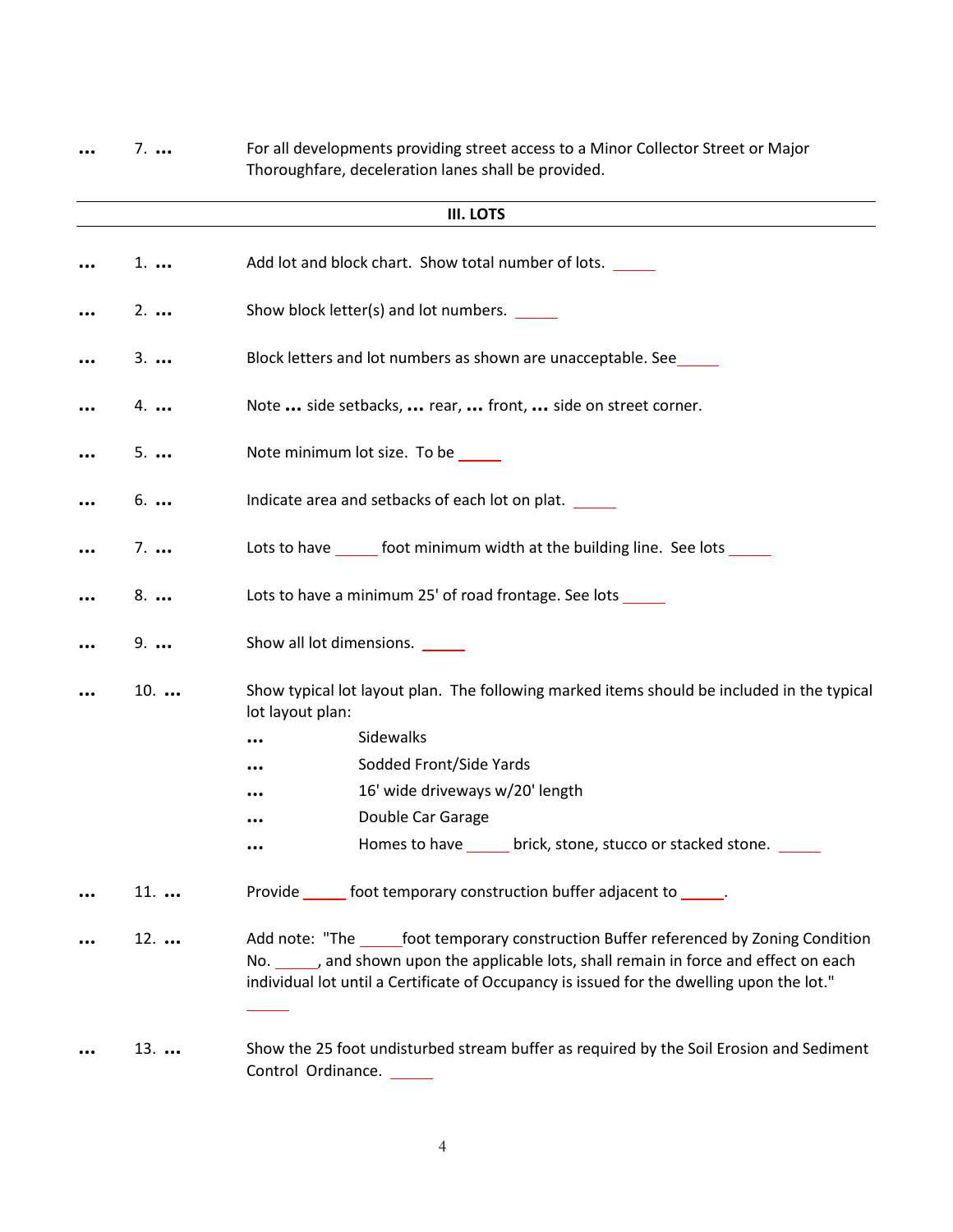| $14.$       | Add House Location Plan Note. House Location Plan required for all corner lots and on the                                                                                                                                                                                                         |
|-------------|---------------------------------------------------------------------------------------------------------------------------------------------------------------------------------------------------------------------------------------------------------------------------------------------------|
|             | following lots:                                                                                                                                                                                                                                                                                   |
|             | Block _______ Lots ______                                                                                                                                                                                                                                                                         |
|             | Block ______ Lots ______                                                                                                                                                                                                                                                                          |
|             | Block ______ Lots ______                                                                                                                                                                                                                                                                          |
|             | Block ______ Lots ______                                                                                                                                                                                                                                                                          |
| $15.$       | Show 10' no access easement on double frontage lots.                                                                                                                                                                                                                                              |
| $16.$       | Provide detail of 10' no access easement showing existing vegetation and enhancement<br>as necessary. ______                                                                                                                                                                                      |
| $17.$       | Corner lots to have _______ feet additional width at the building line to accommodate both<br>front yard setbacks. See lots _____                                                                                                                                                                 |
|             | IV. UTILITIES, EASEMENTS, OTHER                                                                                                                                                                                                                                                                   |
|             |                                                                                                                                                                                                                                                                                                   |
| $1. \ldots$ | Show flood plain, provide floodplain lot chart. Minimum _______ square feet of lot area<br>required outside floodplain. If there is no floodplain, note as such and provide source of<br>data. $\frac{1}{\sqrt{1-\frac{1}{2}}\cdot\frac{1}{\sqrt{1-\frac{1}{2}}}}$                                |
| $2. \ldots$ | Show sewer lines manholes and easements.                                                                                                                                                                                                                                                          |
| $3. \ldots$ | Show location and size of water lines and fire hydrants.                                                                                                                                                                                                                                          |
| $4. \ldots$ | Show total acreage of recreational area and percentage in/out of floodplain. Provide<br>information as to who will own and maintain recreational area. _____                                                                                                                                      |
| $5. \ldots$ | Provide copy of recorded deed dedicating open space and/or recreational area to an<br>established Homeowners Association or as conservation easement. Required open space<br>and/or recreational area must be deeded to an established homeowners association prior<br>to approval of final plat. |
| $6. \ldots$ | Provide an open space compensation chart to include the total amount of lot area<br>reduced (in square feet), the total amount of open space required, and the total amount<br>of open space provided. ______                                                                                     |
| $7. \ldots$ | A Certificate of Development Conformance must be completed, submitted, and approved<br>prior to the approval of a Final Plat. Attach the executed right-of-way deed(s) to the<br>Development Agreement or Waiver form as applicable.                                                              |
| 8.          | Please be advised that in order to keep our records current it has become<br><b>FYI</b><br>standard procedure for the Development Review Unit to purge files regularly. If there is                                                                                                               |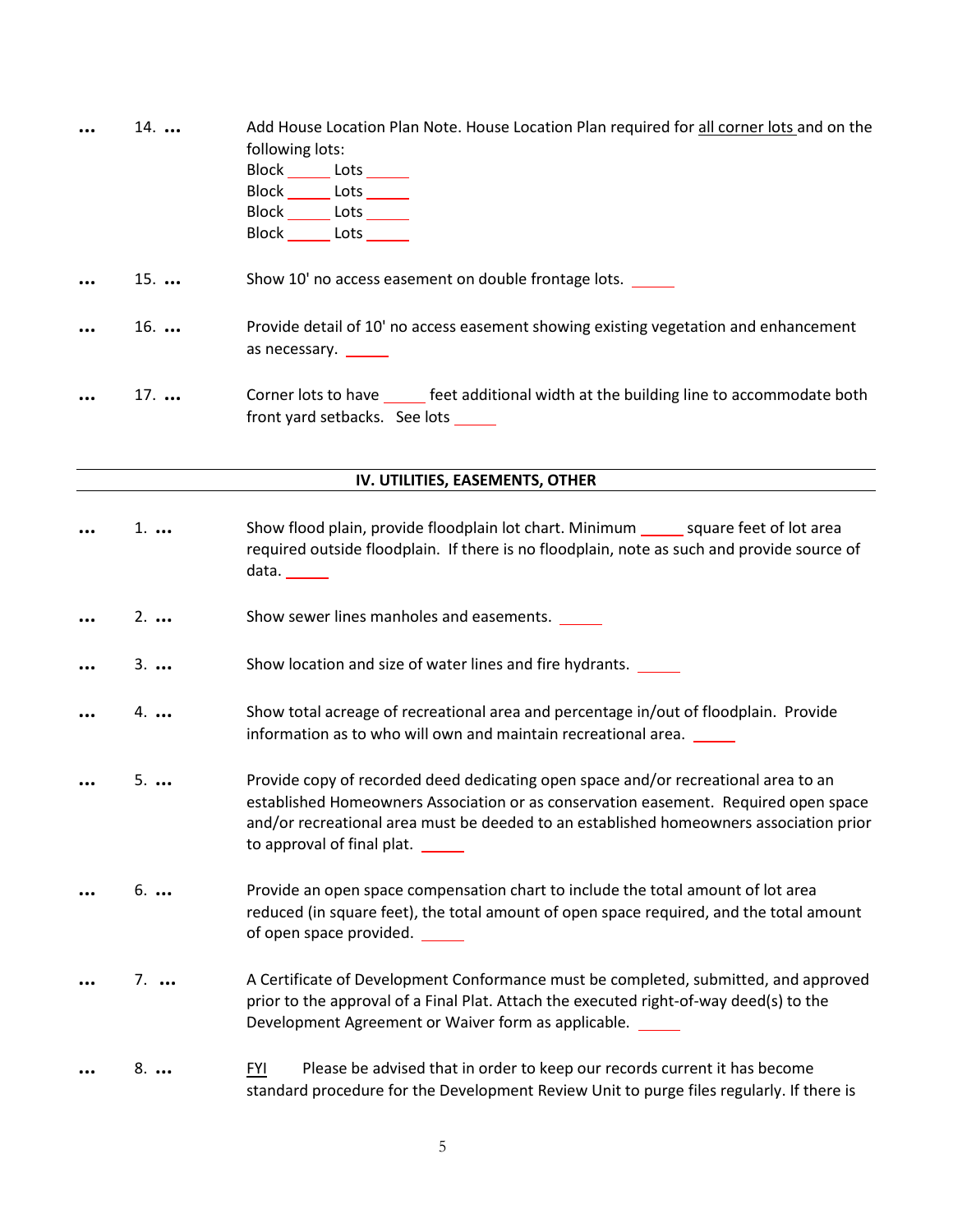|       |             | no action toward addressing the Review Comments within the 6 month period following<br>the initial review of this submittal, this review file will be discarded by the Department of<br>Planning and Development.                                                                                                                                                                                                         |
|-------|-------------|---------------------------------------------------------------------------------------------------------------------------------------------------------------------------------------------------------------------------------------------------------------------------------------------------------------------------------------------------------------------------------------------------------------------------|
|       | $9. \ldots$ | <b>FYI</b><br>Please be advised that a Warranty Letter or Maintenance Bond to cover required<br>landscaping must also be submitted with the Certificate of Development Conformance<br>Package.                                                                                                                                                                                                                            |
| Fees: |             |                                                                                                                                                                                                                                                                                                                                                                                                                           |
|       | $10.$       | One year's power for required street lights.                                                                                                                                                                                                                                                                                                                                                                              |
|       |             | \$10.25/month times 12 months times _____ lights<br>$=$ \$                                                                                                                                                                                                                                                                                                                                                                |
|       | $11.$       | $=$ \$<br>Street signs and posts.                                                                                                                                                                                                                                                                                                                                                                                         |
|       |             | TOTAL PAYABLE TO CITY OF SNELLVILLE =<br>$\mathsf{S}$ .                                                                                                                                                                                                                                                                                                                                                                   |
|       | $12.$       | Decorative street lights.                                                                                                                                                                                                                                                                                                                                                                                                 |
|       |             | \$400.00 times _____ lights                                                                                                                                                                                                                                                                                                                                                                                               |
|       |             | <b>TOTAL PAYABLE TO WALTON EMC =</b><br>$\sharp$ , and the set of $\sharp$                                                                                                                                                                                                                                                                                                                                                |
|       | $13.$       | A Land Disturbance Fee required by the EPD of Georgia will need to be paid before<br><b>FYI</b><br>any site disturbance is allowed. The fee is \$80.00 per acre, with half paid to the city and<br>half to the EPD. More information on this fee and the forms themselves can be found on<br>the Snellville Website (snellville.org) under Planning and Development/Dev. Permit<br>Process/LDA Fee Permit Submittal Form. |
|       | $14.$       | An Erosion Control Bond is required to be posted prior to a site development<br><u>FYI</u><br>permit being issued. The bond amount is \$3000.00 per acre with a minimum of \$3000.00.<br>For more information and the bond form, go to snellville.org /Planning and<br>Development/Dev. Permit Process/Erosion and Sediment Control Bond Form.                                                                            |
|       | $15.$       | Specifications for all lights and street furniture, along with .pdf files of all<br><b>FYI</b><br>certifications and approval blocks to be put on plans will be sent along with this checklist<br>for insertion on appropriate plans.                                                                                                                                                                                     |

## **IV. ADDITIONAL COMMENTS**

**...** 1. **...**